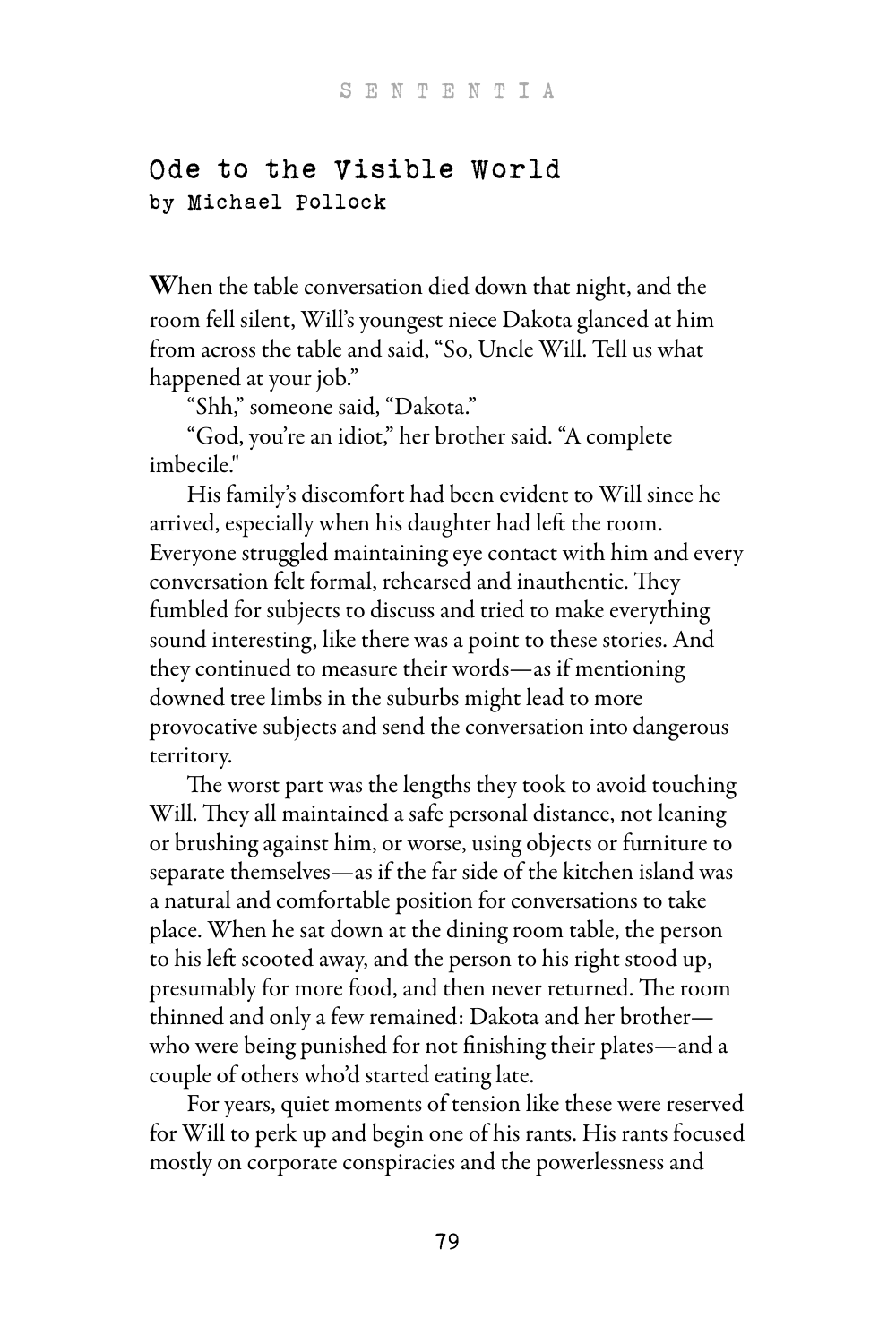ignorance of Americans to recognize them, and their apathy to fight them. Republicans, Democrats, it didn't matter. Corporate interests had stripped any sense of goodwill or optimism for the working class; cynicism was the answer.

In recent years, his rants centered on his job. They all knew how sensitive he was about his work, how poorly he was treated, how overqualified and undervalued he felt he was. His rants about it were legendary, humorous in the way he got so worked up about the latest corporate gaffe or some managerial decision that outraged him, which went against the grain of his politics. His family indulged these rants at times, depending on their mood, but in recent years and considering last year's blowup, it was clear they intended to avoid it from happening at all. Will's wife, who'd left him earlier that year, told him it was like a broken record that turned endlessly inside him. It's a performance, she said, that comprised the better part of his personality now.

The room had fallen completely silent and everyone looked down at their plates.

Will smirked.

 "Actually, Dakota," he said, calmly "there's nothing to tell. I left last month."

"You quit? Really," Dakota said.

"What," someone replied.

 "Hey, everyone," Dakota's brother called out. "Listen up, Uncle Will quit his job."

 A few poked their heads into the dining room; others came in with their half-eaten plates of food and sat down.

 Will smiled and explained what had happened. He was tired of all the bullshit and after a particularly long week, he walked out on Friday. The company called him the following Monday and offered double his rate to come back but he still refused.

 It was clear from his expression that Will regarded this as a triumphant moment, and up until that point, it had felt that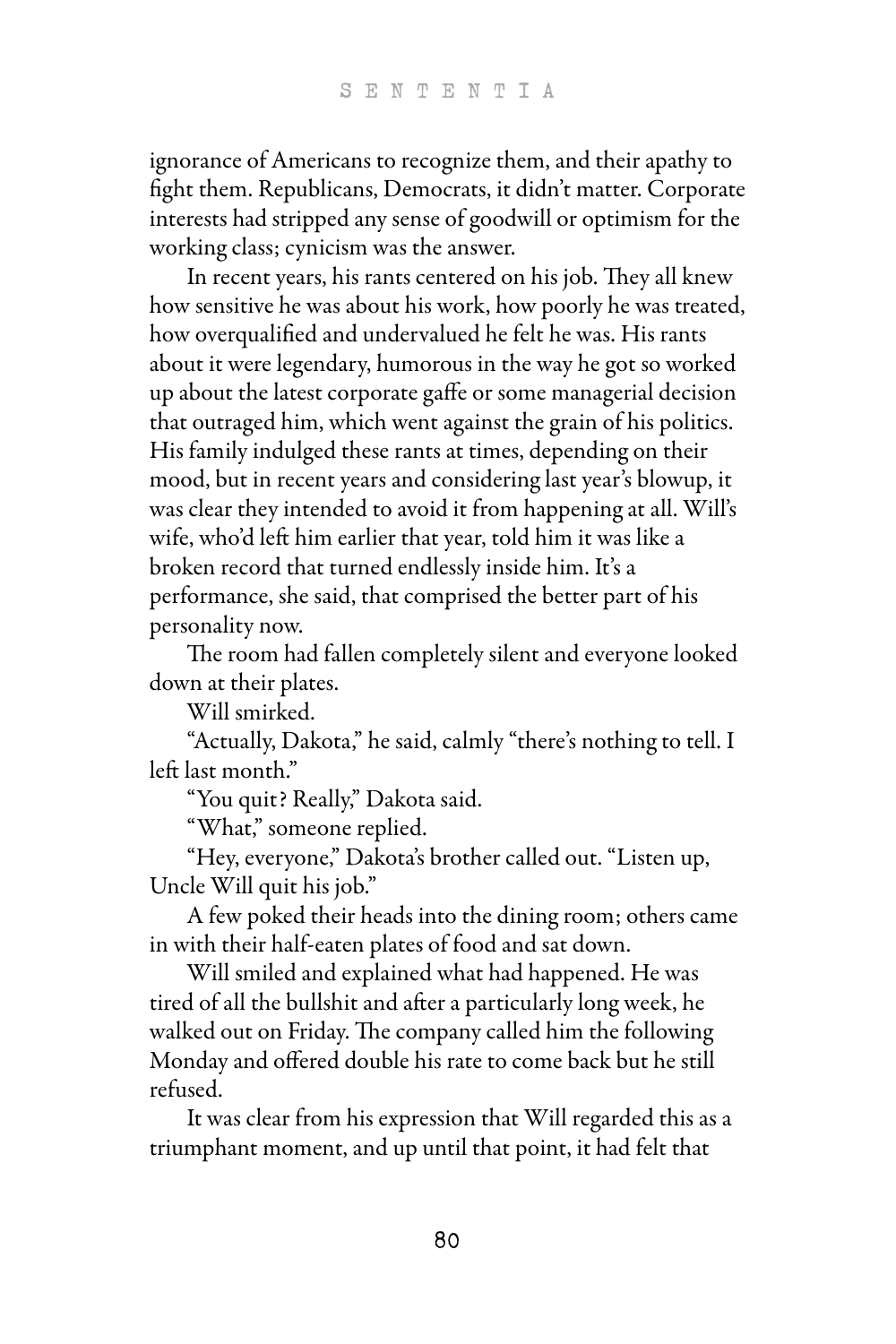way. But, somehow, saying it aloud and hearing the words echo in the dining room, it sounded sad, pathetic and reckless to him.

Didn't he have a daughter to worry about? A divorce to finalize? And what was he going to do now? Did he have any plans to make money?

 His family congratulated Will on his decision and appeared supportive, but right before he left his mother's house, he went to the hall closet to get his daughter's jacket and he heard whispering upstairs. He listened, but only caught the tail end of something, which sounded like, "…who walks out on their job. Tell me?"

 Outside the house, Will's mother walked him to his car. Will buckled his daughter into the car seat and then he climbed into the driver's seat and rolled down his window. His mother stood beside him, but the garage spotlight blinded him and all Will could discern was his mother's profile, her frizzy hair, her veined hands, the outline of a wart on her left cheekbone.

 "I always worried you wouldn't feel differently when you quit your job," she said. "But you seem happy."

"I am. Really," he said.

"Are you sure?"

"Yes. I'm fine," he said, shading his eyes from the glare.

"I want you to be happy," she said. "The both of you."

"Me too," he replied.

 He started the engine and waved goodbye, and as backed out of the driveway, his daughter was asleep.

 His mother's house was far from the city, way out in the country, along dark and windy roads that Will knew well driving as a teenager. When he turned off his mother's street and onto the next one, he cut the wheel hard and crossed into the left lane for a moment before drifting back to the right. He and his friends used to do this in high school to scare one another, to perk things up.

 He hated having done this, but he did it again at the next intersection. And then, again, at the next, but this time he drove in the left lane for about a quarter mile. After he crossed the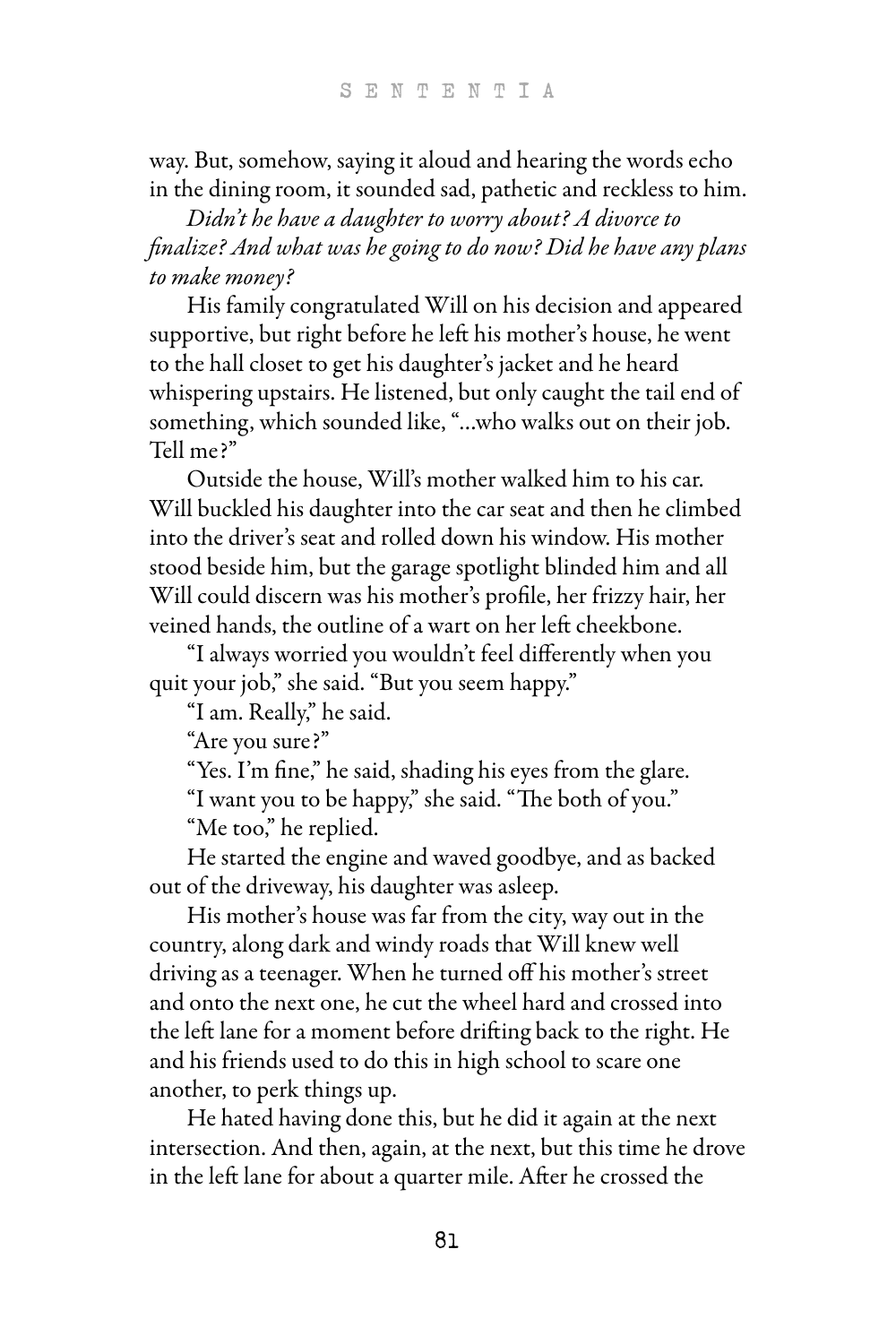stone bridge, he came to a particularly dark section of road, where, against all logic, he switched off the headlights.

 At that point, anything could have appeared on the road: an animal, a fallen branch, a discarded mattress, a lost tire, a broken-down vehicle, anything, and it would have been over. Or, if he misjudged or doubted himself in any way, he could careen off the road and hit a tree. These were the sort of things that occupied him and his friends in high school. What would it be like to come so close to death?

 He'd forgotten how different driving was without headlights, with having only the sense of sound to guide him. Pebbles shot up from the tires and showered against the floorboards, the transmission rumbled, the engine belts squeaked wildly.

 He used to think driving without headlights was almost like flying. At first it felt that way. Then Will felt paralyzed by the uncertainty ahead. His windshield was completely dark and the whole world narrowed into something that he tried to imagine, whose impact he awaited, but was not there.

 He realized how stupid and self-centered this was and reached for the switch to turn them back on. But he waited a moment longer, hoping this feeling would pass and the flying would return. The wheels spit stones, the engine moaned, and for a split second he heard the trickle of a stream and a dead leaf shift in the wind.

 All the while, he imagined objects impacting the car, the body of a deer hitting the windshield, a mattress thumping underneath the car, a rusty wheel rim shattering the bumper.

 Finally, he switched on the lights and when he did, there was nothing there. Will's car was in the exact center of the road, straddling the centerlines, proceeding at a sensible speed.

 Suddenly, he jerked the wheel to the right and began to skid. The wheels began to spit debris and soon the car was going up an embankment, and as the car jumped over rocks, his headlights shook wildly at the trees ahead.